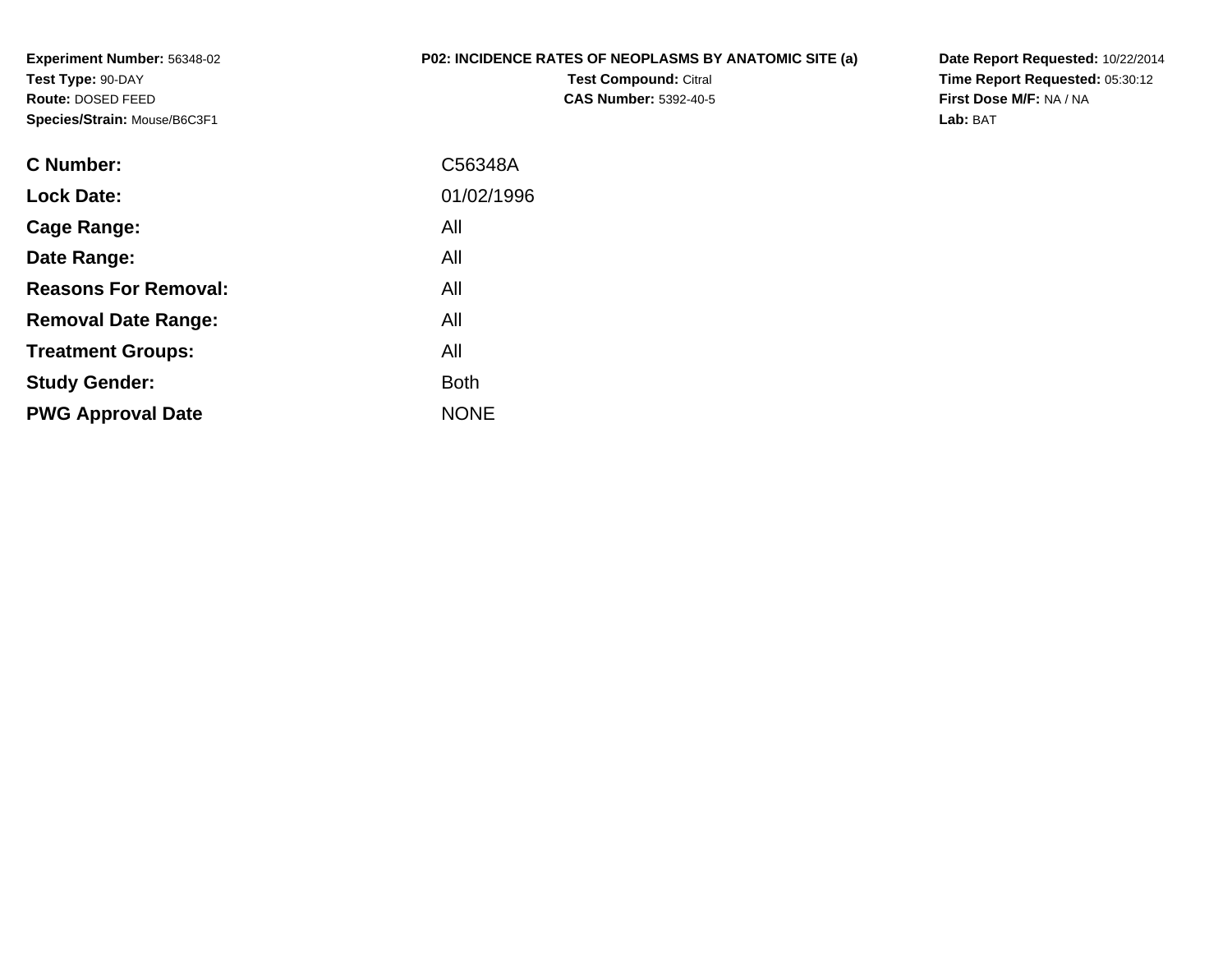| Experiment Number: 56348-02             | P02: INCIDENCE RATES OF NEOPLASMS BY ANATOMIC SITE (a) |                              |          |                         | Date Report Requested: 10/22/2014 |           |  |
|-----------------------------------------|--------------------------------------------------------|------------------------------|----------|-------------------------|-----------------------------------|-----------|--|
| Test Type: 90-DAY                       |                                                        | <b>Test Compound: Citral</b> |          |                         | Time Report Requested: 05:30:12   |           |  |
| Route: DOSED FEED                       |                                                        | <b>CAS Number: 5392-40-5</b> |          | First Dose M/F: NA / NA |                                   |           |  |
| Species/Strain: Mouse/B6C3F1            |                                                        |                              |          |                         | Lab: BAT                          |           |  |
| <b>B6C3F1 Mouse MALE</b>                | <b>UNTREAT</b><br><b>CONTROL</b>                       | <b>VEHICLE CONTROL</b>       | 3900 PPM | <b>7800 PPM</b>         | 15600 PPM                         | 31300 PPM |  |
| <b>Disposition Summary</b>              |                                                        |                              |          |                         |                                   |           |  |
| <b>Animals Initially In Study</b>       | 10                                                     | 10                           | 10       | 10                      | 10                                | 10        |  |
| <b>Early Deaths</b>                     |                                                        |                              |          |                         |                                   |           |  |
| <b>Moribund Sacrifice</b>               |                                                        |                              |          |                         |                                   | 4         |  |
| <b>Survivors</b>                        |                                                        |                              |          |                         |                                   |           |  |
| <b>Terminal Sacrifice</b>               | 10                                                     | 10                           | 10       | 10                      | 10                                | 6         |  |
| <b>Animals Examined Microscopically</b> | 10                                                     | 10                           |          |                         | 10                                | 10        |  |
| <b>ALIMENTARY SYSTEM</b>                |                                                        |                              |          |                         |                                   |           |  |
| Esophagus                               | (10)                                                   | (10)                         | (0)      | (0)                     | (0)                               | (10)      |  |
| Gallbladder                             | (9)                                                    | (8)                          | (0)      | (0)                     | (0)                               | (10)      |  |
| Intestine Large, Cecum                  | (10)                                                   | (10)                         | (0)      | (0)                     | (0)                               | (10)      |  |
| Intestine Large, Colon                  | (10)                                                   | (10)                         | (0)      | (0)                     | (0)                               | (10)      |  |
| Intestine Large, Rectum                 | (10)                                                   | (10)                         | (0)      | (0)                     | (0)                               | (10)      |  |
| Intestine Small, Duodenum               | (10)                                                   | (10)                         | (0)      | (0)                     | (0)                               | (10)      |  |
| Intestine Small, Ileum                  | (10)                                                   | (10)                         | (0)      | (0)                     | (0)                               | (9)       |  |
| Intestine Small, Jejunum                | (10)                                                   | (10)                         | (0)      | (0)                     | (0)                               | (10)      |  |
| Liver                                   | (10)                                                   | (10)                         | (0)      | (0)                     | (0)                               | (10)      |  |
| Pancreas                                | (10)                                                   | (10)                         | (0)      | (0)                     | (0)                               | (10)      |  |
| <b>Salivary Glands</b>                  | (10)                                                   | (10)                         | (0)      | (0)                     | (0)                               | (10)      |  |
| Stomach, Forestomach                    | (10)                                                   | (10)                         | (0)      | (0)                     | (10)                              | (10)      |  |
| Stomach, Glandular                      | (10)                                                   | (10)                         | (0)      | (0)                     | (0)                               | (10)      |  |
| CARDIOVASCULAR SYSTEM                   |                                                        |                              |          |                         |                                   |           |  |
| <b>Blood Vessel</b>                     | (10)                                                   | (10)                         | (0)      | (0)                     | (0)                               | (10)      |  |
| Heart                                   | (10)                                                   | (10)                         | (0)      | (0)                     | (0)                               | (10)      |  |
| <b>ENDOCRINE SYSTEM</b>                 |                                                        |                              |          |                         |                                   |           |  |
| <b>Adrenal Cortex</b>                   | (10)                                                   | (10)                         | (0)      | (0)                     | (0)                               | (10)      |  |
|                                         |                                                        |                              |          |                         |                                   |           |  |

b - Primary tumors: all tumors except metastatic tumors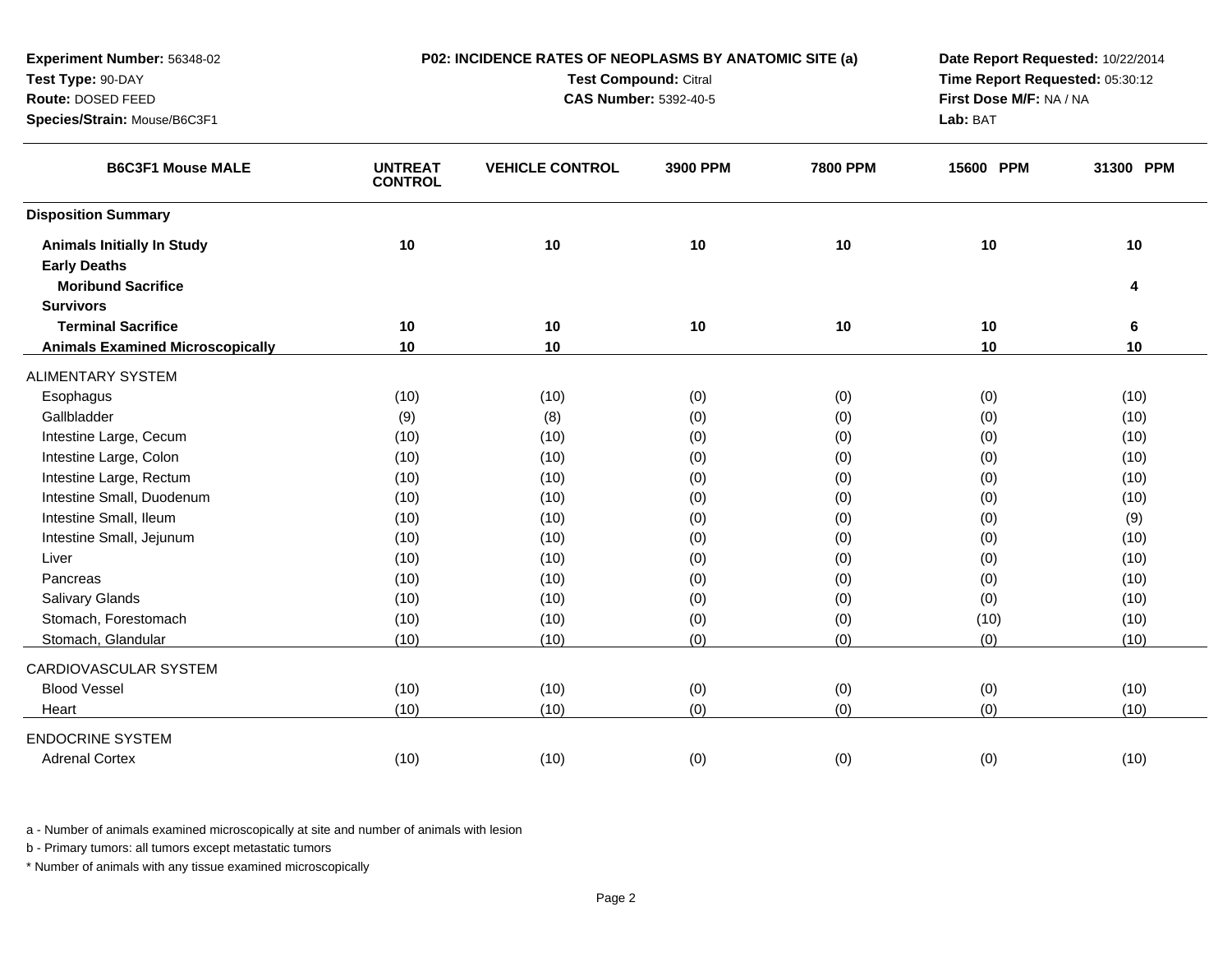| Experiment Number: 56348-02<br>Test Type: 90-DAY<br>Route: DOSED FEED<br>Species/Strain: Mouse/B6C3F1 |                                  | P02: INCIDENCE RATES OF NEOPLASMS BY ANATOMIC SITE (a)<br><b>Test Compound: Citral</b><br><b>CAS Number: 5392-40-5</b> | Date Report Requested: 10/22/2014<br>Time Report Requested: 05:30:12<br>First Dose M/F: NA / NA<br>Lab: BAT |                 |           |           |
|-------------------------------------------------------------------------------------------------------|----------------------------------|------------------------------------------------------------------------------------------------------------------------|-------------------------------------------------------------------------------------------------------------|-----------------|-----------|-----------|
| <b>B6C3F1 Mouse MALE</b>                                                                              | <b>UNTREAT</b><br><b>CONTROL</b> | <b>VEHICLE CONTROL</b>                                                                                                 | 3900 PPM                                                                                                    | <b>7800 PPM</b> | 15600 PPM | 31300 PPM |
| Adrenal Medulla                                                                                       | (10)                             | (10)                                                                                                                   | (0)                                                                                                         | (0)             | (0)       | (10)      |
| Islets, Pancreatic                                                                                    | (10)                             | (10)                                                                                                                   | (0)                                                                                                         | (0)             | (0)       | (10)      |
| Parathyroid Gland                                                                                     | (7)                              | (8)                                                                                                                    | (0)                                                                                                         | (0)             | (0)       | (6)       |
| <b>Pituitary Gland</b>                                                                                | (10)                             | (10)                                                                                                                   | (0)                                                                                                         | (0)             | (0)       | (9)       |
| <b>Thyroid Gland</b>                                                                                  | (10)                             | (10)                                                                                                                   | (0)                                                                                                         | (0)             | (0)       | (10)      |
| <b>GENERAL BODY SYSTEM</b><br>None                                                                    |                                  |                                                                                                                        |                                                                                                             |                 |           |           |
| <b>GENITAL SYSTEM</b>                                                                                 |                                  |                                                                                                                        |                                                                                                             |                 |           |           |
| Epididymis                                                                                            | (10)                             | (10)                                                                                                                   | (0)                                                                                                         | (0)             | (0)       | (10)      |
| <b>Preputial Gland</b>                                                                                | (10)                             | (10)                                                                                                                   | (0)                                                                                                         | (0)             | (0)       | (10)      |
| Prostate                                                                                              | (10)                             | (10)                                                                                                                   | (0)                                                                                                         | (0)             | (0)       | (10)      |
| <b>Seminal Vesicle</b>                                                                                | (10)                             | (10)                                                                                                                   | (0)                                                                                                         | (0)             | (0)       | (10)      |
| <b>Testes</b>                                                                                         | (10)                             | (10)                                                                                                                   | (0)                                                                                                         | (0)             | (0)       | (10)      |
| <b>HEMATOPOIETIC SYSTEM</b>                                                                           |                                  |                                                                                                                        |                                                                                                             |                 |           |           |
| <b>Bone Marrow</b>                                                                                    | (10)                             | (10)                                                                                                                   | (0)                                                                                                         | (0)             | (0)       | (10)      |
| Lymph Node, Mandibular                                                                                | (10)                             | (10)                                                                                                                   | (0)                                                                                                         | (0)             | (0)       | (10)      |
| Lymph Node, Mesenteric                                                                                | (10)                             | (9)                                                                                                                    | (0)                                                                                                         | (0)             | (0)       | (10)      |
| Spleen                                                                                                | (10)                             | (10)                                                                                                                   | (0)                                                                                                         | (0)             | (0)       | (10)      |
| Thymus                                                                                                | (10)                             | (10)                                                                                                                   | (0)                                                                                                         | (0)             | (0)       | (8)       |
| <b>INTEGUMENTARY SYSTEM</b>                                                                           |                                  |                                                                                                                        |                                                                                                             |                 |           |           |
| <b>Mammary Gland</b>                                                                                  | (0)                              | (0)                                                                                                                    | (0)                                                                                                         | (0)             | (0)       | (2)       |
| Skin                                                                                                  | (10)                             | (10)                                                                                                                   | (0)                                                                                                         | (0)             | (0)       | (10)      |
| MUSCULOSKELETAL SYSTEM                                                                                |                                  |                                                                                                                        |                                                                                                             |                 |           |           |
| Bone                                                                                                  | (10)                             | (10)                                                                                                                   | (0)                                                                                                         | (0)             | (0)       | (10)      |

NERVOUS SYSTEM

a - Number of animals examined microscopically at site and number of animals with lesion

b - Primary tumors: all tumors except metastatic tumors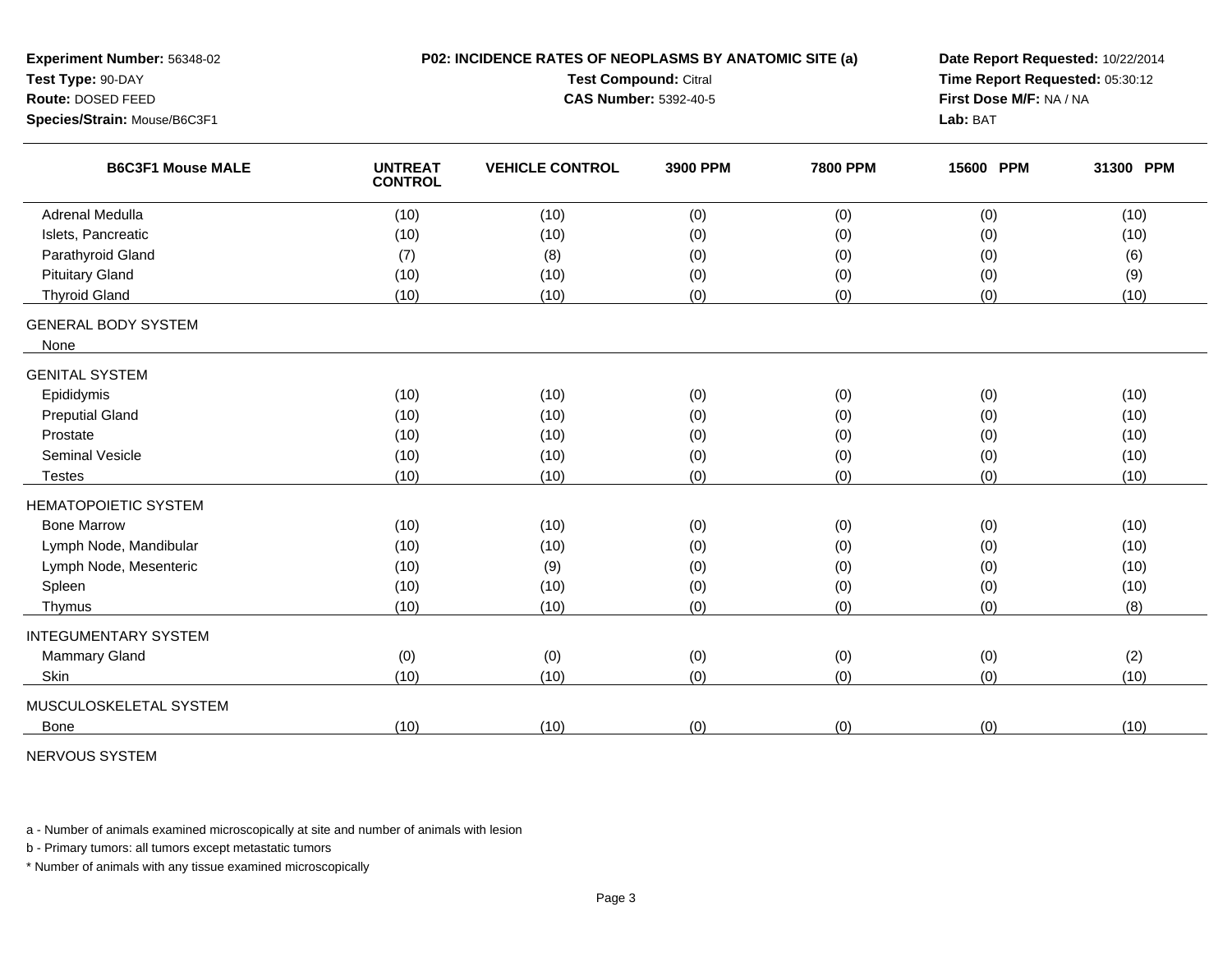| Experiment Number: 56348-02<br>Test Type: 90-DAY<br>Route: DOSED FEED<br>Species/Strain: Mouse/B6C3F1 |                                  | P02: INCIDENCE RATES OF NEOPLASMS BY ANATOMIC SITE (a)<br><b>Test Compound: Citral</b><br><b>CAS Number: 5392-40-5</b> | Date Report Requested: 10/22/2014<br>Time Report Requested: 05:30:12<br>First Dose M/F: NA / NA<br>Lab: BAT |                 |                     |           |
|-------------------------------------------------------------------------------------------------------|----------------------------------|------------------------------------------------------------------------------------------------------------------------|-------------------------------------------------------------------------------------------------------------|-----------------|---------------------|-----------|
| <b>B6C3F1 Mouse MALE</b>                                                                              | <b>UNTREAT</b><br><b>CONTROL</b> | <b>VEHICLE CONTROL</b>                                                                                                 | 3900 PPM                                                                                                    | <b>7800 PPM</b> | 15600<br><b>PPM</b> | 31300 PPM |
| <b>Brain</b>                                                                                          | (10)                             | (10)                                                                                                                   | (0)                                                                                                         | (0)             | (0)                 | (10)      |
| <b>RESPIRATORY SYSTEM</b>                                                                             |                                  |                                                                                                                        |                                                                                                             |                 |                     |           |
| Lung                                                                                                  | (10)                             | (10)                                                                                                                   | (0)                                                                                                         | (0)             | (0)                 | (10)      |
| Nose                                                                                                  | (10)                             | (10)                                                                                                                   | (0)                                                                                                         | (0)             | (0)                 | (10)      |
| Trachea                                                                                               | (10)                             | (10)                                                                                                                   | (0)                                                                                                         | (0)             | (0)                 | (10)      |
| SPECIAL SENSES SYSTEM<br>None                                                                         |                                  |                                                                                                                        |                                                                                                             |                 |                     |           |
| URINARY SYSTEM                                                                                        |                                  |                                                                                                                        |                                                                                                             |                 |                     |           |
| Kidney                                                                                                | (10)                             | (10)                                                                                                                   | (0)                                                                                                         | (0)             | (0)                 | (10)      |
| <b>Urinary Bladder</b>                                                                                | (10)                             | (10)                                                                                                                   | (0)                                                                                                         | (0)             | (0)                 | (9)       |

b - Primary tumors: all tumors except metastatic tumors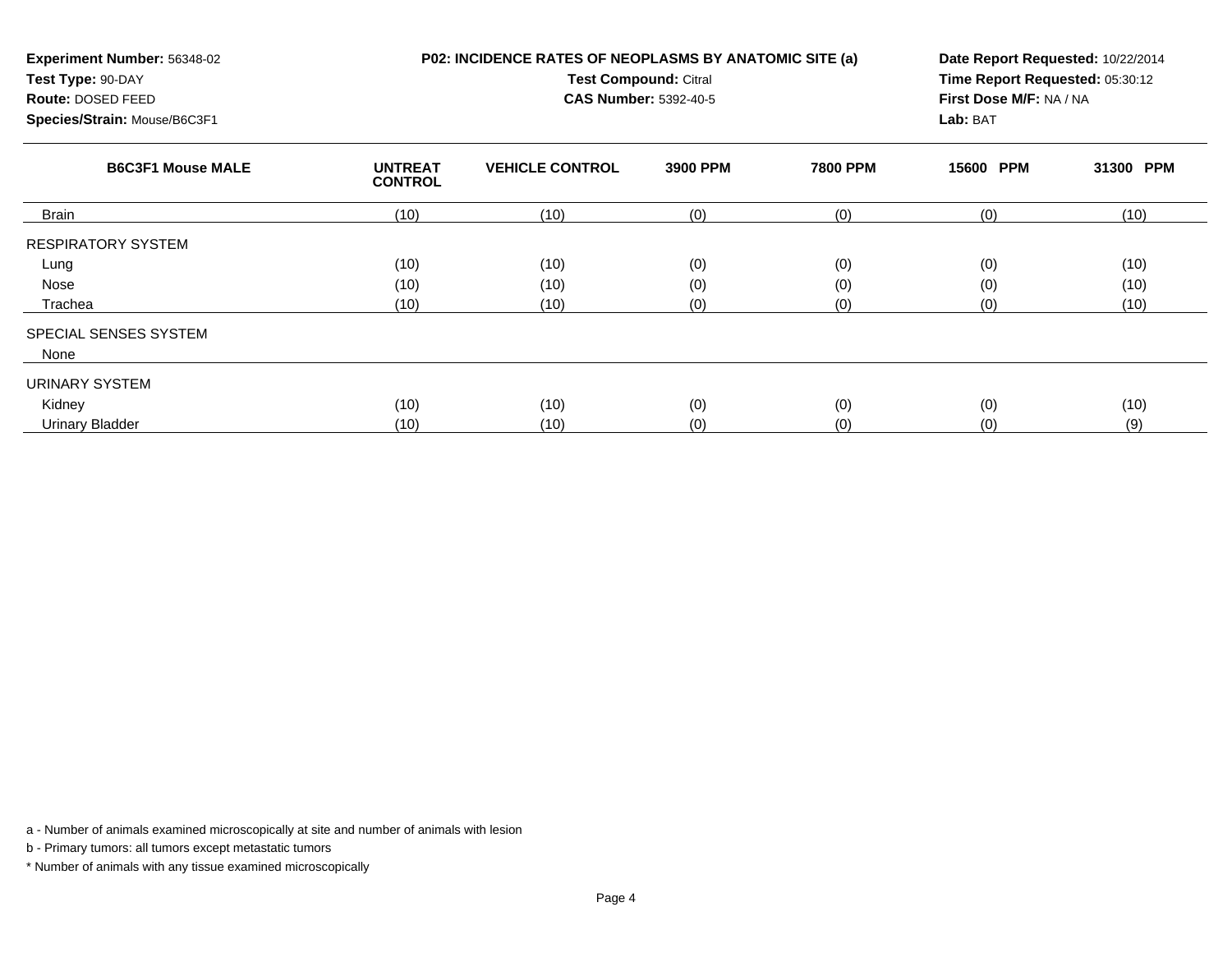| Experiment Number: 56348-02<br>Test Type: 90-DAY<br>Route: DOSED FEED<br>Species/Strain: Mouse/B6C3F1      | P02: INCIDENCE RATES OF NEOPLASMS BY ANATOMIC SITE (a)<br>Test Compound: Citral<br><b>CAS Number: 5392-40-5</b> |                        |          | Date Report Requested: 10/22/2014<br>Time Report Requested: 05:30:12<br>First Dose M/F: NA / NA<br>Lab: BAT |           |  |           |  |
|------------------------------------------------------------------------------------------------------------|-----------------------------------------------------------------------------------------------------------------|------------------------|----------|-------------------------------------------------------------------------------------------------------------|-----------|--|-----------|--|
| <b>B6C3F1 Mouse MALE</b>                                                                                   | <b>UNTREAT</b><br><b>CONTROL</b>                                                                                | <b>VEHICLE CONTROL</b> | 3900 PPM | <b>7800 PPM</b>                                                                                             | 15600 PPM |  | 31300 PPM |  |
| <b>Tumor Summary for MALE</b>                                                                              |                                                                                                                 |                        |          |                                                                                                             |           |  |           |  |
| <b>Total Animals with Primary Neoplasms (b)</b><br><b>Total Primary Neoplasms</b>                          |                                                                                                                 |                        |          |                                                                                                             |           |  |           |  |
| <b>Total Animals with Benign Neoplasms</b><br><b>Total Benign Neoplasms</b>                                |                                                                                                                 |                        |          |                                                                                                             |           |  |           |  |
| <b>Total Animals with Malignant Neoplasms</b><br><b>Total Malignant Neoplasms</b>                          |                                                                                                                 |                        |          |                                                                                                             |           |  |           |  |
| <b>Total Animals with Metastatic Neoplasms</b><br><b>Total Metastatic Neoplasms</b>                        |                                                                                                                 |                        |          |                                                                                                             |           |  |           |  |
| <b>Total Animals with Malignant Neoplasms</b><br><b>Uncertain Primary Site</b>                             |                                                                                                                 |                        |          |                                                                                                             |           |  |           |  |
| Total Animals with Neoplasms Uncertain -<br><b>Benign or Malignant</b><br><b>Total Uncertain Neoplasms</b> |                                                                                                                 |                        |          |                                                                                                             |           |  |           |  |

\*\*\*END OF MALE DATA\*\*\*

a - Number of animals examined microscopically at site and number of animals with lesion

b - Primary tumors: all tumors except metastatic tumors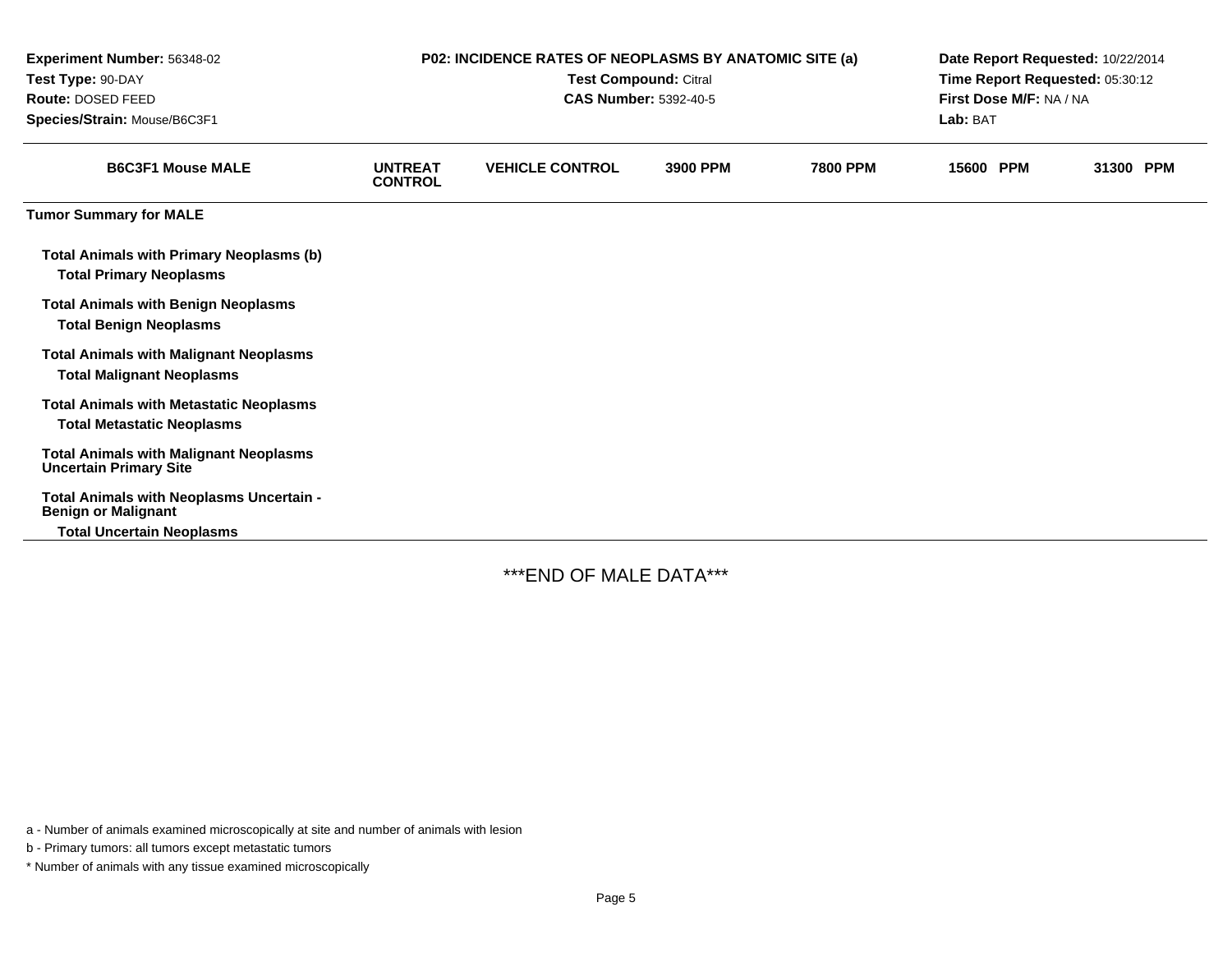| Test Type: 90-DAY<br>Test Compound: Citral<br>Time Report Requested: 05:30:12<br>First Dose M/F: NA / NA<br>Route: DOSED FEED<br><b>CAS Number: 5392-40-5</b><br>Lab: BAT<br>Species/Strain: Mouse/B6C3F1<br><b>B6C3F1 Mouse FEMALE</b><br><b>UNTREAT</b><br><b>VEHICLE CONTROL</b><br>3900 PPM<br><b>7800 PPM</b><br>15600 PPM<br>31300 PPM<br><b>CONTROL</b><br><b>Disposition Summary</b><br>10<br>10<br>10<br>10<br>10<br><b>Animals Initially In Study</b><br>10<br><b>Early Deaths</b><br><b>Survivors</b><br><b>Terminal Sacrifice</b><br>10<br>10<br>10<br>10<br>10<br>10<br><b>Animals Examined Microscopically</b><br>10<br>10<br>10<br>10<br>10<br><b>ALIMENTARY SYSTEM</b><br>(10)<br>(10)<br>(0)<br>(0)<br>(9)<br>Esophagus<br>(0)<br>Gallbladder<br>(8)<br>(0)<br>(10)<br>(9)<br>(0)<br>(0)<br>Intestine Large, Cecum<br>(10)<br>(0)<br>(0)<br>(10)<br>(10)<br>(0)<br>Intestine Large, Colon<br>(10)<br>(10)<br>(0)<br>(0)<br>(0)<br>(10)<br>Intestine Large, Rectum<br>(0)<br>(10)<br>(10)<br>(10)<br>(0)<br>(0)<br>Intestine Small, Duodenum<br>(10)<br>(0)<br>(0)<br>(10)<br>(10)<br>(0)<br>Intestine Small, Ileum<br>(10)<br>(10)<br>(0)<br>(0)<br>(10)<br>(0)<br>Intestine Small, Jejunum<br>(0)<br>(10)<br>(10)<br>(0)<br>(10)<br>(0)<br>(10)<br>(0)<br>Liver<br>(10)<br>(0)<br>(0)<br>(10)<br>(10)<br>(0)<br>(0)<br>(10)<br>Pancreas<br>(10)<br>(0)<br><b>Salivary Glands</b><br>(10)<br>(0)<br>(0)<br>(10)<br>(0)<br>(10)<br>Stomach, Forestomach<br>(10)<br>(10)<br>(10)<br>(10)<br>(10)<br>(0)<br>Stomach, Glandular<br>(10)<br>(10)<br>(0)<br>(0)<br>(0)<br>(10)<br>CARDIOVASCULAR SYSTEM<br><b>Blood Vessel</b><br>(10)<br>(10)<br>(0)<br>(10)<br>(0)<br>(0)<br>(10)<br>(10)<br>(0)<br>(0)<br>(0)<br>(10)<br>Heart<br><b>ENDOCRINE SYSTEM</b><br><b>Adrenal Cortex</b><br>(10)<br>(10)<br>(0)<br>(0)<br>(0)<br>(10)<br>Adrenal Medulla<br>(10) | Experiment Number: 56348-02 | P02: INCIDENCE RATES OF NEOPLASMS BY ANATOMIC SITE (a) |  |     | Date Report Requested: 10/22/2014 |     |      |
|--------------------------------------------------------------------------------------------------------------------------------------------------------------------------------------------------------------------------------------------------------------------------------------------------------------------------------------------------------------------------------------------------------------------------------------------------------------------------------------------------------------------------------------------------------------------------------------------------------------------------------------------------------------------------------------------------------------------------------------------------------------------------------------------------------------------------------------------------------------------------------------------------------------------------------------------------------------------------------------------------------------------------------------------------------------------------------------------------------------------------------------------------------------------------------------------------------------------------------------------------------------------------------------------------------------------------------------------------------------------------------------------------------------------------------------------------------------------------------------------------------------------------------------------------------------------------------------------------------------------------------------------------------------------------------------------------------------------------------------------------------------------------------------------------------------------------------------------------------------------------|-----------------------------|--------------------------------------------------------|--|-----|-----------------------------------|-----|------|
|                                                                                                                                                                                                                                                                                                                                                                                                                                                                                                                                                                                                                                                                                                                                                                                                                                                                                                                                                                                                                                                                                                                                                                                                                                                                                                                                                                                                                                                                                                                                                                                                                                                                                                                                                                                                                                                                          |                             |                                                        |  |     |                                   |     |      |
|                                                                                                                                                                                                                                                                                                                                                                                                                                                                                                                                                                                                                                                                                                                                                                                                                                                                                                                                                                                                                                                                                                                                                                                                                                                                                                                                                                                                                                                                                                                                                                                                                                                                                                                                                                                                                                                                          |                             |                                                        |  |     |                                   |     |      |
|                                                                                                                                                                                                                                                                                                                                                                                                                                                                                                                                                                                                                                                                                                                                                                                                                                                                                                                                                                                                                                                                                                                                                                                                                                                                                                                                                                                                                                                                                                                                                                                                                                                                                                                                                                                                                                                                          |                             |                                                        |  |     |                                   |     |      |
|                                                                                                                                                                                                                                                                                                                                                                                                                                                                                                                                                                                                                                                                                                                                                                                                                                                                                                                                                                                                                                                                                                                                                                                                                                                                                                                                                                                                                                                                                                                                                                                                                                                                                                                                                                                                                                                                          |                             |                                                        |  |     |                                   |     |      |
|                                                                                                                                                                                                                                                                                                                                                                                                                                                                                                                                                                                                                                                                                                                                                                                                                                                                                                                                                                                                                                                                                                                                                                                                                                                                                                                                                                                                                                                                                                                                                                                                                                                                                                                                                                                                                                                                          |                             |                                                        |  |     |                                   |     |      |
|                                                                                                                                                                                                                                                                                                                                                                                                                                                                                                                                                                                                                                                                                                                                                                                                                                                                                                                                                                                                                                                                                                                                                                                                                                                                                                                                                                                                                                                                                                                                                                                                                                                                                                                                                                                                                                                                          |                             |                                                        |  |     |                                   |     |      |
|                                                                                                                                                                                                                                                                                                                                                                                                                                                                                                                                                                                                                                                                                                                                                                                                                                                                                                                                                                                                                                                                                                                                                                                                                                                                                                                                                                                                                                                                                                                                                                                                                                                                                                                                                                                                                                                                          |                             |                                                        |  |     |                                   |     |      |
|                                                                                                                                                                                                                                                                                                                                                                                                                                                                                                                                                                                                                                                                                                                                                                                                                                                                                                                                                                                                                                                                                                                                                                                                                                                                                                                                                                                                                                                                                                                                                                                                                                                                                                                                                                                                                                                                          |                             |                                                        |  |     |                                   |     |      |
|                                                                                                                                                                                                                                                                                                                                                                                                                                                                                                                                                                                                                                                                                                                                                                                                                                                                                                                                                                                                                                                                                                                                                                                                                                                                                                                                                                                                                                                                                                                                                                                                                                                                                                                                                                                                                                                                          |                             |                                                        |  |     |                                   |     |      |
|                                                                                                                                                                                                                                                                                                                                                                                                                                                                                                                                                                                                                                                                                                                                                                                                                                                                                                                                                                                                                                                                                                                                                                                                                                                                                                                                                                                                                                                                                                                                                                                                                                                                                                                                                                                                                                                                          |                             |                                                        |  |     |                                   |     |      |
|                                                                                                                                                                                                                                                                                                                                                                                                                                                                                                                                                                                                                                                                                                                                                                                                                                                                                                                                                                                                                                                                                                                                                                                                                                                                                                                                                                                                                                                                                                                                                                                                                                                                                                                                                                                                                                                                          |                             |                                                        |  |     |                                   |     |      |
|                                                                                                                                                                                                                                                                                                                                                                                                                                                                                                                                                                                                                                                                                                                                                                                                                                                                                                                                                                                                                                                                                                                                                                                                                                                                                                                                                                                                                                                                                                                                                                                                                                                                                                                                                                                                                                                                          |                             |                                                        |  |     |                                   |     |      |
|                                                                                                                                                                                                                                                                                                                                                                                                                                                                                                                                                                                                                                                                                                                                                                                                                                                                                                                                                                                                                                                                                                                                                                                                                                                                                                                                                                                                                                                                                                                                                                                                                                                                                                                                                                                                                                                                          |                             |                                                        |  |     |                                   |     |      |
|                                                                                                                                                                                                                                                                                                                                                                                                                                                                                                                                                                                                                                                                                                                                                                                                                                                                                                                                                                                                                                                                                                                                                                                                                                                                                                                                                                                                                                                                                                                                                                                                                                                                                                                                                                                                                                                                          |                             |                                                        |  |     |                                   |     |      |
|                                                                                                                                                                                                                                                                                                                                                                                                                                                                                                                                                                                                                                                                                                                                                                                                                                                                                                                                                                                                                                                                                                                                                                                                                                                                                                                                                                                                                                                                                                                                                                                                                                                                                                                                                                                                                                                                          |                             |                                                        |  |     |                                   |     |      |
|                                                                                                                                                                                                                                                                                                                                                                                                                                                                                                                                                                                                                                                                                                                                                                                                                                                                                                                                                                                                                                                                                                                                                                                                                                                                                                                                                                                                                                                                                                                                                                                                                                                                                                                                                                                                                                                                          |                             |                                                        |  |     |                                   |     |      |
|                                                                                                                                                                                                                                                                                                                                                                                                                                                                                                                                                                                                                                                                                                                                                                                                                                                                                                                                                                                                                                                                                                                                                                                                                                                                                                                                                                                                                                                                                                                                                                                                                                                                                                                                                                                                                                                                          |                             |                                                        |  |     |                                   |     |      |
|                                                                                                                                                                                                                                                                                                                                                                                                                                                                                                                                                                                                                                                                                                                                                                                                                                                                                                                                                                                                                                                                                                                                                                                                                                                                                                                                                                                                                                                                                                                                                                                                                                                                                                                                                                                                                                                                          |                             |                                                        |  |     |                                   |     |      |
|                                                                                                                                                                                                                                                                                                                                                                                                                                                                                                                                                                                                                                                                                                                                                                                                                                                                                                                                                                                                                                                                                                                                                                                                                                                                                                                                                                                                                                                                                                                                                                                                                                                                                                                                                                                                                                                                          |                             |                                                        |  |     |                                   |     |      |
|                                                                                                                                                                                                                                                                                                                                                                                                                                                                                                                                                                                                                                                                                                                                                                                                                                                                                                                                                                                                                                                                                                                                                                                                                                                                                                                                                                                                                                                                                                                                                                                                                                                                                                                                                                                                                                                                          |                             |                                                        |  |     |                                   |     |      |
|                                                                                                                                                                                                                                                                                                                                                                                                                                                                                                                                                                                                                                                                                                                                                                                                                                                                                                                                                                                                                                                                                                                                                                                                                                                                                                                                                                                                                                                                                                                                                                                                                                                                                                                                                                                                                                                                          |                             |                                                        |  |     |                                   |     |      |
|                                                                                                                                                                                                                                                                                                                                                                                                                                                                                                                                                                                                                                                                                                                                                                                                                                                                                                                                                                                                                                                                                                                                                                                                                                                                                                                                                                                                                                                                                                                                                                                                                                                                                                                                                                                                                                                                          |                             |                                                        |  |     |                                   |     |      |
|                                                                                                                                                                                                                                                                                                                                                                                                                                                                                                                                                                                                                                                                                                                                                                                                                                                                                                                                                                                                                                                                                                                                                                                                                                                                                                                                                                                                                                                                                                                                                                                                                                                                                                                                                                                                                                                                          |                             |                                                        |  |     |                                   |     |      |
|                                                                                                                                                                                                                                                                                                                                                                                                                                                                                                                                                                                                                                                                                                                                                                                                                                                                                                                                                                                                                                                                                                                                                                                                                                                                                                                                                                                                                                                                                                                                                                                                                                                                                                                                                                                                                                                                          |                             |                                                        |  |     |                                   |     |      |
|                                                                                                                                                                                                                                                                                                                                                                                                                                                                                                                                                                                                                                                                                                                                                                                                                                                                                                                                                                                                                                                                                                                                                                                                                                                                                                                                                                                                                                                                                                                                                                                                                                                                                                                                                                                                                                                                          |                             |                                                        |  |     |                                   |     |      |
|                                                                                                                                                                                                                                                                                                                                                                                                                                                                                                                                                                                                                                                                                                                                                                                                                                                                                                                                                                                                                                                                                                                                                                                                                                                                                                                                                                                                                                                                                                                                                                                                                                                                                                                                                                                                                                                                          |                             |                                                        |  |     |                                   |     |      |
|                                                                                                                                                                                                                                                                                                                                                                                                                                                                                                                                                                                                                                                                                                                                                                                                                                                                                                                                                                                                                                                                                                                                                                                                                                                                                                                                                                                                                                                                                                                                                                                                                                                                                                                                                                                                                                                                          |                             |                                                        |  |     |                                   |     |      |
|                                                                                                                                                                                                                                                                                                                                                                                                                                                                                                                                                                                                                                                                                                                                                                                                                                                                                                                                                                                                                                                                                                                                                                                                                                                                                                                                                                                                                                                                                                                                                                                                                                                                                                                                                                                                                                                                          |                             |                                                        |  |     |                                   |     |      |
|                                                                                                                                                                                                                                                                                                                                                                                                                                                                                                                                                                                                                                                                                                                                                                                                                                                                                                                                                                                                                                                                                                                                                                                                                                                                                                                                                                                                                                                                                                                                                                                                                                                                                                                                                                                                                                                                          |                             |                                                        |  |     |                                   |     |      |
|                                                                                                                                                                                                                                                                                                                                                                                                                                                                                                                                                                                                                                                                                                                                                                                                                                                                                                                                                                                                                                                                                                                                                                                                                                                                                                                                                                                                                                                                                                                                                                                                                                                                                                                                                                                                                                                                          |                             | (10)                                                   |  | (0) | (0)                               | (0) | (10) |

b - Primary tumors: all tumors except metastatic tumors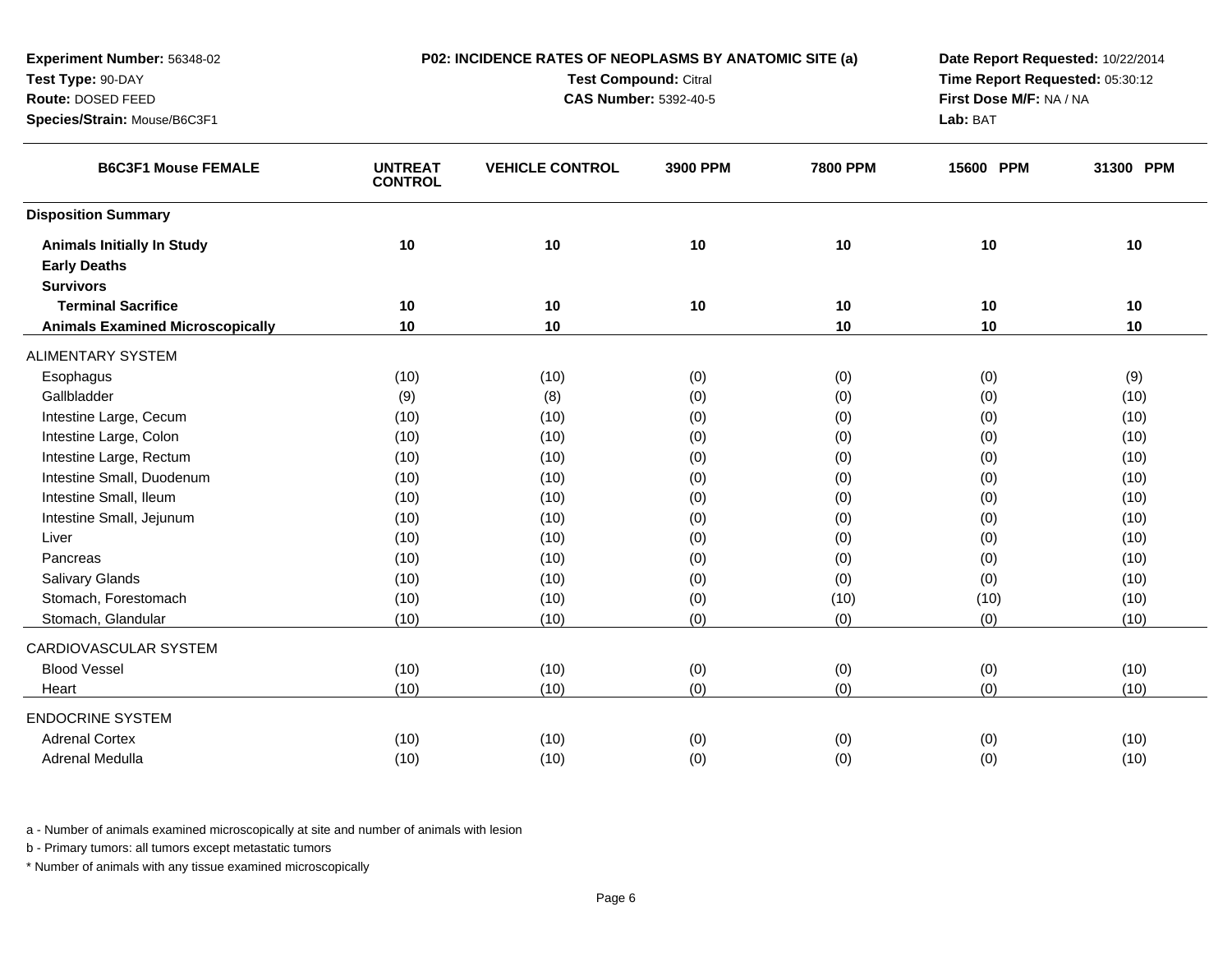| Experiment Number: 56348-02<br>Test Type: 90-DAY<br>Route: DOSED FEED<br>Species/Strain: Mouse/B6C3F1 | P02: INCIDENCE RATES OF NEOPLASMS BY ANATOMIC SITE (a)<br>Test Compound: Citral<br><b>CAS Number: 5392-40-5</b> |                        |          |                 | Date Report Requested: 10/22/2014<br>Time Report Requested: 05:30:12<br>First Dose M/F: NA / NA<br>Lab: BAT |           |
|-------------------------------------------------------------------------------------------------------|-----------------------------------------------------------------------------------------------------------------|------------------------|----------|-----------------|-------------------------------------------------------------------------------------------------------------|-----------|
| <b>B6C3F1 Mouse FEMALE</b>                                                                            | <b>UNTREAT</b><br><b>CONTROL</b>                                                                                | <b>VEHICLE CONTROL</b> | 3900 PPM | <b>7800 PPM</b> | 15600 PPM                                                                                                   | 31300 PPM |
| Islets, Pancreatic                                                                                    | (10)                                                                                                            | (10)                   | (0)      | (0)             | (0)                                                                                                         | (10)      |
| Parathyroid Gland                                                                                     | (9)                                                                                                             | (6)                    | (0)      | (0)             | (0)                                                                                                         | (8)       |
| <b>Pituitary Gland</b>                                                                                | (10)                                                                                                            | (10)                   | (0)      | (0)             | (0)                                                                                                         | (10)      |
| <b>Thyroid Gland</b>                                                                                  | (10)                                                                                                            | (10)                   | (0)      | (0)             | (0)                                                                                                         | (9)       |
| <b>GENERAL BODY SYSTEM</b><br>None                                                                    |                                                                                                                 |                        |          |                 |                                                                                                             |           |
| <b>GENITAL SYSTEM</b>                                                                                 |                                                                                                                 |                        |          |                 |                                                                                                             |           |
| <b>Clitoral Gland</b>                                                                                 | (10)                                                                                                            | (10)                   | (0)      | (0)             | (0)                                                                                                         | (10)      |
| Ovary                                                                                                 | (10)                                                                                                            | (10)                   | (0)      | (10)            | (10)                                                                                                        | (10)      |
| <b>Uterus</b>                                                                                         | (10)                                                                                                            | (10)                   | (0)      | (0)             | (0)                                                                                                         | (10)      |
| <b>HEMATOPOIETIC SYSTEM</b>                                                                           |                                                                                                                 |                        |          |                 |                                                                                                             |           |
| <b>Bone Marrow</b>                                                                                    | (10)                                                                                                            | (10)                   | (0)      | (0)             | (0)                                                                                                         | (10)      |
| Lymph Node, Mandibular                                                                                | (10)                                                                                                            | (10)                   | (0)      | (0)             | (0)                                                                                                         | (9)       |
| Lymph Node, Mesenteric                                                                                | (10)                                                                                                            | (10)                   | (0)      | (0)             | (0)                                                                                                         | (10)      |
| Spleen                                                                                                | (10)                                                                                                            | (10)                   | (0)      | (0)             | (0)                                                                                                         | (10)      |
| Thymus                                                                                                | (10)                                                                                                            | (10)                   | (0)      | (0)             | (0)                                                                                                         | (10)      |
| <b>INTEGUMENTARY SYSTEM</b>                                                                           |                                                                                                                 |                        |          |                 |                                                                                                             |           |
| <b>Mammary Gland</b>                                                                                  | (10)                                                                                                            | (10)                   | (0)      | (0)             | (0)                                                                                                         | (10)      |
| Skin                                                                                                  | (10)                                                                                                            | (10)                   | (0)      | (0)             | (0)                                                                                                         | (10)      |
| MUSCULOSKELETAL SYSTEM                                                                                |                                                                                                                 |                        |          |                 |                                                                                                             |           |
| <b>Bone</b>                                                                                           | (10)                                                                                                            | (10)                   | (0)      | (0)             | (0)                                                                                                         | (10)      |
| NERVOUS SYSTEM                                                                                        |                                                                                                                 |                        |          |                 |                                                                                                             |           |
| <b>Brain</b>                                                                                          | (10)                                                                                                            | (10)                   | (0)      | (0)             | (0)                                                                                                         | (10)      |
|                                                                                                       |                                                                                                                 |                        |          |                 |                                                                                                             |           |

RESPIRATORY SYSTEM

a - Number of animals examined microscopically at site and number of animals with lesion

b - Primary tumors: all tumors except metastatic tumors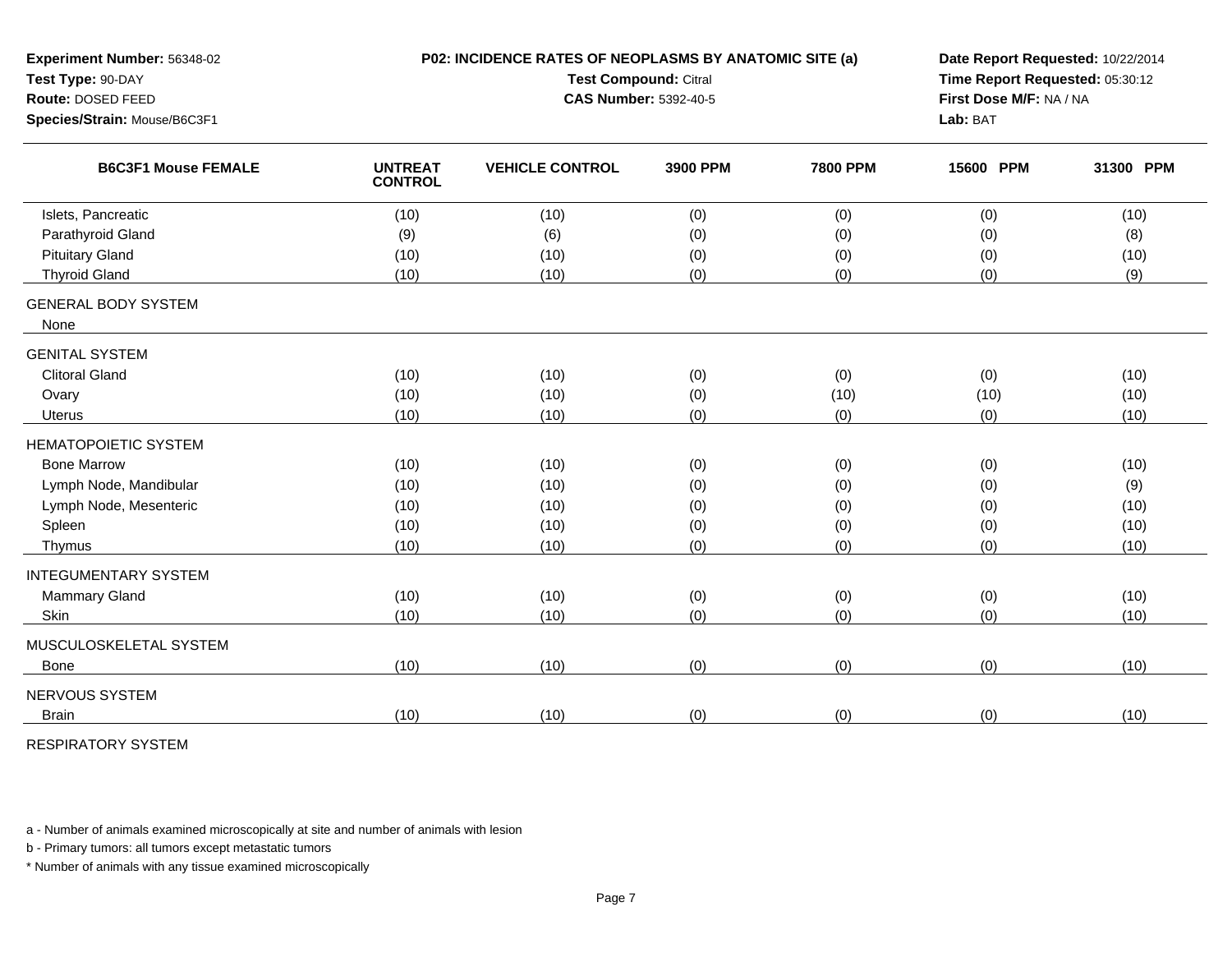| Experiment Number: 56348-02<br>Test Type: 90-DAY<br>Route: DOSED FEED<br>Species/Strain: Mouse/B6C3F1 | P02: INCIDENCE RATES OF NEOPLASMS BY ANATOMIC SITE (a)<br><b>Test Compound: Citral</b><br><b>CAS Number: 5392-40-5</b> |                        |          |                 | Date Report Requested: 10/22/2014<br>Time Report Requested: 05:30:12<br>First Dose M/F: NA / NA<br>Lab: BAT |           |
|-------------------------------------------------------------------------------------------------------|------------------------------------------------------------------------------------------------------------------------|------------------------|----------|-----------------|-------------------------------------------------------------------------------------------------------------|-----------|
| <b>B6C3F1 Mouse FEMALE</b>                                                                            | <b>UNTREAT</b><br><b>CONTROL</b>                                                                                       | <b>VEHICLE CONTROL</b> | 3900 PPM | <b>7800 PPM</b> | 15600 PPM                                                                                                   | 31300 PPM |
| Lung                                                                                                  | (10)                                                                                                                   | (10)                   | (0)      | (0)             | (0)                                                                                                         | (9)       |
| Nose                                                                                                  | (10)                                                                                                                   | (10)                   | (0)      | (0)             | (0)                                                                                                         | (10)      |
| Trachea                                                                                               | (10)                                                                                                                   | (10)                   | (0)      | (0)             | (0)                                                                                                         | (9)       |
| SPECIAL SENSES SYSTEM                                                                                 |                                                                                                                        |                        |          |                 |                                                                                                             |           |
| None                                                                                                  |                                                                                                                        |                        |          |                 |                                                                                                             |           |
| URINARY SYSTEM                                                                                        |                                                                                                                        |                        |          |                 |                                                                                                             |           |
| Kidney                                                                                                | (10)                                                                                                                   | (10)                   | (0)      | (0)             | (0)                                                                                                         | (10)      |
| <b>Urinary Bladder</b>                                                                                | (10)                                                                                                                   | (10)                   | (0)      | (0)             | (0)                                                                                                         | (10)      |

b - Primary tumors: all tumors except metastatic tumors